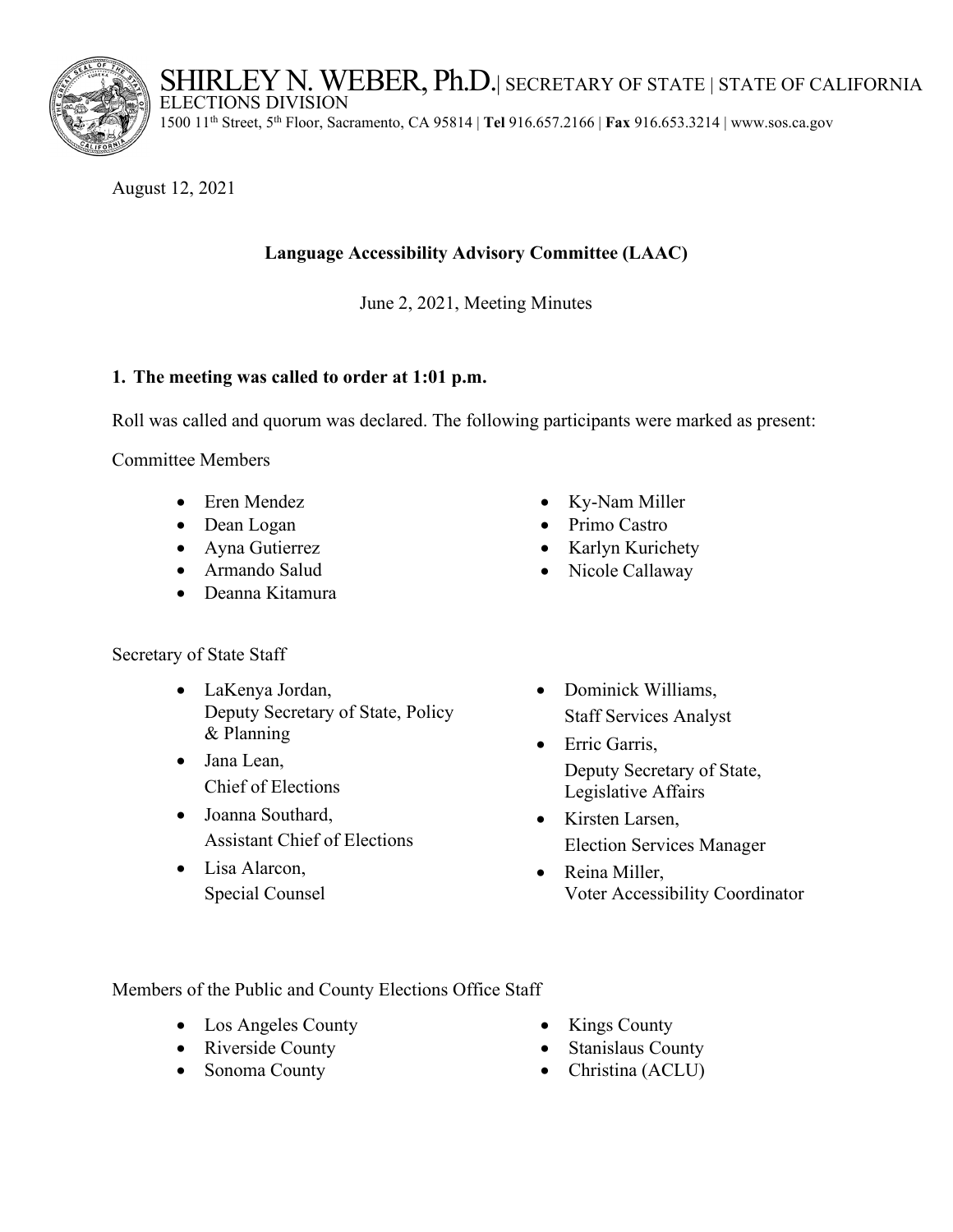# **2. LAAC Members Election Updates**

Eren (Contra Costa County)

• Creating outreach videos to deal with basic concepts beginning with registration and what happens to your ballot. Video infographics are translated with voiceover in the federally mandated languages and include closed captioning.

Dean Logan (Los Angeles County)

- Continuing to meet with their LAAC members. Focus is to prepare for a potential recall and language access in understanding the recall proceedings.
- Working on the initiative to expand ballot layout and ballot marketing device to their SB 90 languages, however, this will not be running until the 2022 cycle.

Jeff Klein (Los Angeles County)

• With the new languages being added they are looking to expanding their committee to cover all of these languages. If interested email Jeff Klein [JKlein@rrcc.lacounty.gov.](mailto:JKlein@rrcc.lacounty.gov)

Ayna Gutierrez (Monterey County)

• No updates.

Armando Salud (Yolo County)

- • They are working on establishing LAAC/VAAC and trying to build bridges internally for obtaining help when it comes to language access.
- Plan to use Sacramento County resources to help establish their LAAC. Planning to attend other counties LAAC meetings.

Deanna Kitamura

• Is now working with Asian Americans Advancing Justice - Asian Law Caucus.

Ky-Nam Miller

• No updates. Primo Castro

• No updates.

### Karlyn Kurichety

• No updates.

Nicole Callaway (Sacramento County)

• No updates.

### **3. LAAC Recommendation Letter to the Secretary**

• During the last LAAC meeting, the committee submitted a letter recommending that the Secretary of State office include Arabic and Somali as 14201 languages. The letter has been forwarded to upper management and is currently under review.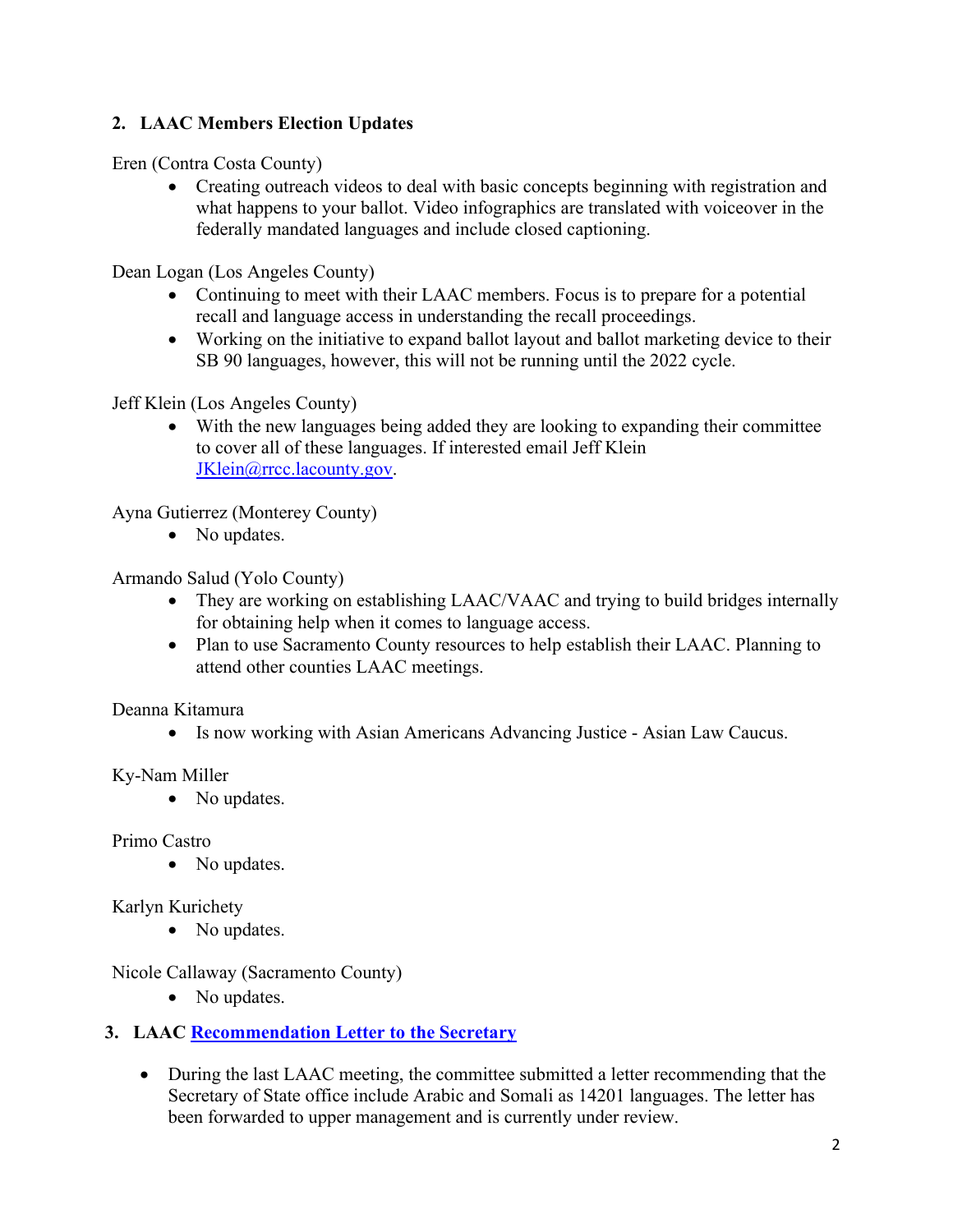- time to provide this recommendation. The next step for the SOS is to take this o Lisa Alarcon responded that SOS would like to thank the LAAC for taking the recommendation under consideration with what has been provided with the language request during the next determination. The SOS is going to offer new determinations required under section 14201 by January 1, 2022.
- website. The webpage would include an email address to submit these requests. The SOS • Lisa Alarcon provided an update on creating a process for requesting new languages as allowed under section 14201. SOS is working on having some examples on the SOS plans to have examples on their webpage but is always open to any type of supporting documentation that the community can provide when submitting these requests.
	- o Dean Logan asked whether the SOS anticipates any Census delays that would cause a delay in receiving the upcoming 14201 determinations.
		- **Lisa Alarcon responded that at this time SOS does not have any** information on whether there is an anticipated delay but will update the committee once she has more information.
	- o Deanna asked whether we will be contracting with the same contractor used before.
		- **Jana Lean responded that SOS is working on contracting with UC** Berkeley who provided the last determination.

# **4. Role of the LAAC and Committee Goals**

# Role of the LAAC

- Reina reviewed the Role of the LAAC.
- Reina led the discussion that currently the committee does not have any co-chairs. Requested any volunteers or co-chair nominations.
	- o Eren asked whether there are recommendations on the process in bylaws, if any, that they could reference.
		- Reina responded that if any members from outside of the committee would like to be co-chair they would need to complete an application in order to get appointed by the SOS, in which they can then be appointed by the committee as a chair.
	- o Joanna Southard added that the chair will need to be part of the committee and elected amongst themselves. Applications will be going out this summer since the term will be ending this year.
	- is important since many are not present today. o Eren commented that reconfirming the committee's commitment to the committee
	- o Deanna commented that she will check with her current employer to see whether it allows for her to participate as chair.
	- reminding them that chairs are needed by the next meeting. o Armando commented that seeing as there is not much discussion, his office has been trying to look internal to see if there is the possibility of having someone chair. He asked whether Reina can send another reminder to the committee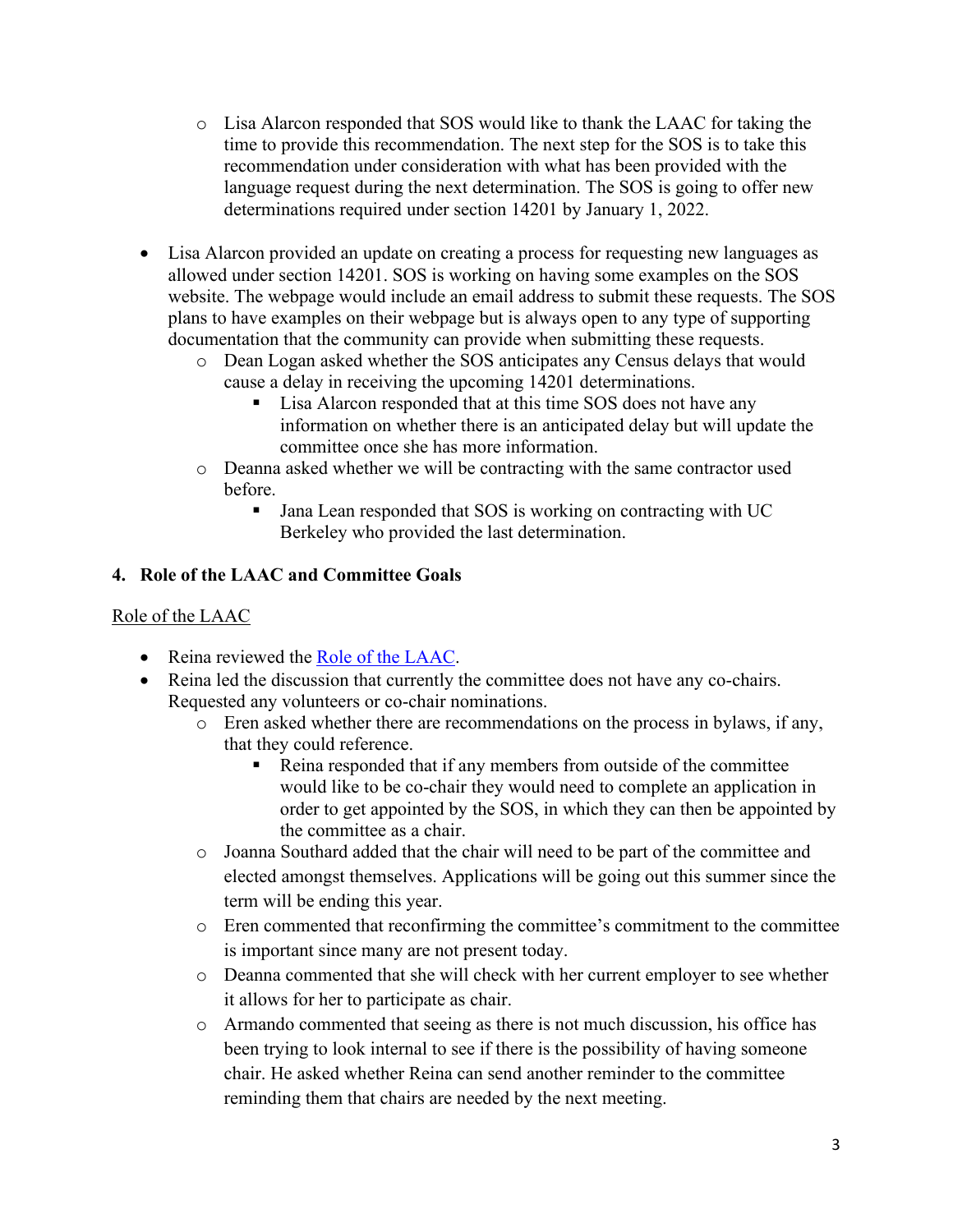- Reina responded that she will send out that email with the list of all current members.
- o Ky-Nam commented that he will check with his team to see whether he can offer support as a chair.

# LAAC Toolkit

- Reina led the discussion that at the beginning of the term, the LAAC discussed working on updating the LAAC toolkit, a directory, and survey. She wants to confirm whether this is something the committee would like to continue.
	- o Eren commented that maybe after we establish commitment from everyone and chairs, we can discuss who would like to be part of these projects.
- Armando commented that he agrees with Eren. The committee needs to refocus, we need co-chairs, leads for the projects then they are responsible for reporting back to the LAAC meetings.
	- o Deanna commented that attaching the documents might help spur peoples interest.
		- Reina responded that she will send out this email.

# **5. SOS Updates**

## Legislative

- Dominick provided an updated on [AB 339.](https://leginfo.legislature.ca.gov/faces/billNavClient.xhtml?bill_id=202120220AB339) During the last meeting it was mentioned that this bill expanded online and teleconference requirements to state and local body meetings and required translations of meeting notices and materials. That bill has been amended and no longer has any language requirements.
- Another bill that SOS is tracking is [SB 583](https://leginfo.legislature.ca.gov/faces/billTextClient.xhtml?bill_id=202120220SB583) which would codify some of the processes between the Secretary of State and the DMV transfer of records to establish a method to electronically transfer records to the SOS. A requirement would be for elections officials to send a person a notice for that person to select their language preference. This bill just passed the Senate floor and is heading to the Assembly.

## Voter's Choice Act (VCA)

 • LaKenya provided an updated that there are about six counties who are in the process of becoming a VCA county. Those counties are Glenn, Merced, Stanislaus, San Benito, Ventura and Marin. SOS is working closely with these counties to get them up to speed on their EAPs and establishing their local LAAC and VAAC's.

### Recall

• Joanna provided the update that it is currently the signature withdrawal period. During this period voters can change their minds and asked that their county elections office to remove their signature from the petition. Voter's have until June 8<sup>th</sup> to do this. Once this